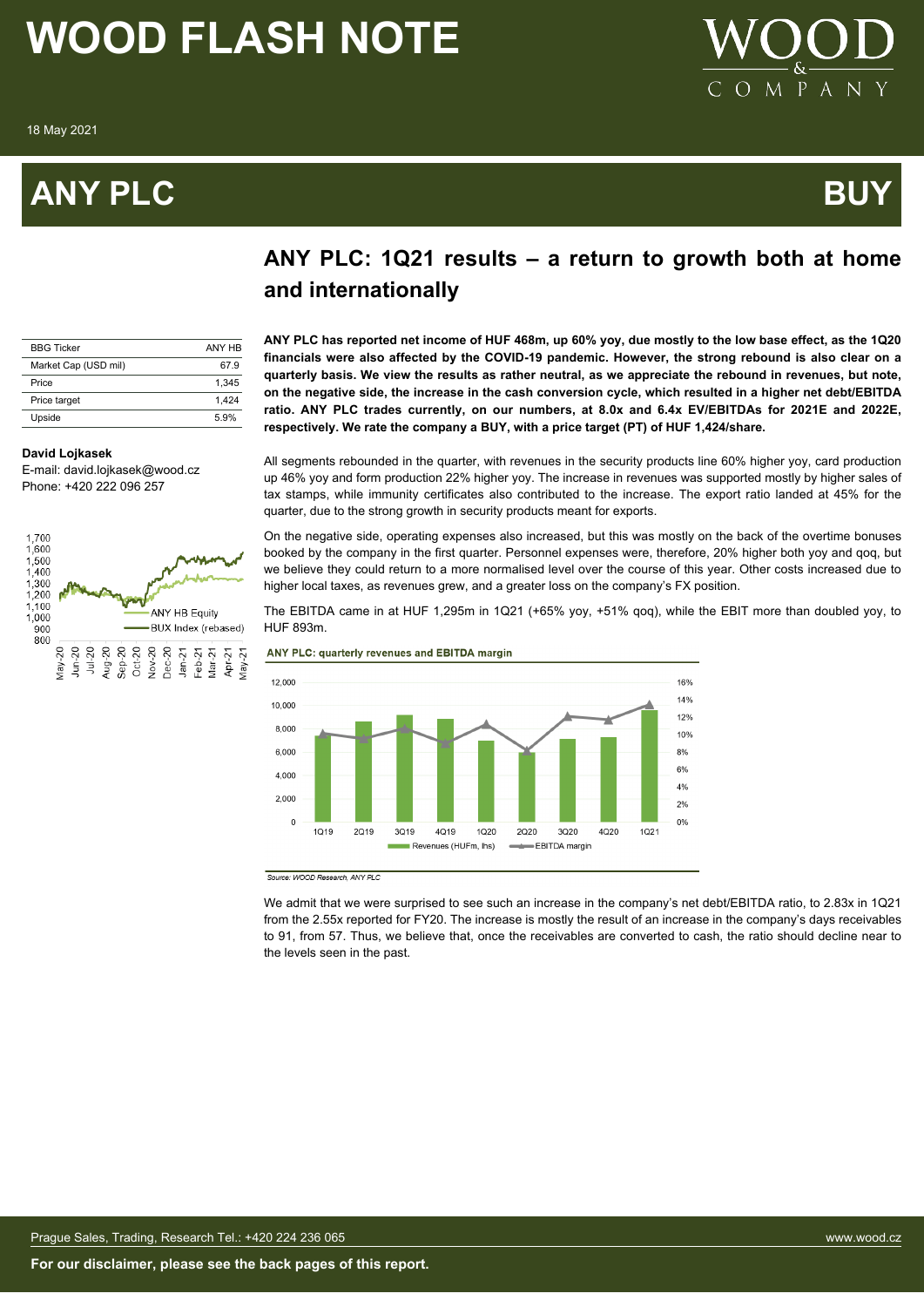### VOOD COMPANY

18 May 2021

| ANY Security Printing Company: summary financials<br>(HUF m) | <b>1Q20</b> | <b>2Q20</b> | <b>3Q20</b> | 4Q20     | <b>1Q21</b> | yoy               | qo         |
|--------------------------------------------------------------|-------------|-------------|-------------|----------|-------------|-------------------|------------|
| <b>Revenues</b>                                              | 6,986       | 5,991       | 7,144       | 7,303    | 9,610       | 38%               | 32%        |
| <b>Security Products</b>                                     | 1,636       | 1,368       | 1,857       | 2,089    | 2,623       | 60%               | 26%        |
| <b>Card Production</b>                                       | 2,278       | 1,728       | 2,266       | 1,628    | 3,316       | 46%               | 1049       |
| <b>Form Production</b>                                       | 2,588       | 2,344       | 2,483       | 2,894    | 3,158       | 22%               | 9%         |
| <b>Traditional Printing</b>                                  | 287         | 392         | 354         | 462      | 308         | 7%                | $-339$     |
| Other                                                        | 197         | 159         | 184         | 230      | 205         | 4%                | $-119$     |
| <b>Materials expenses</b>                                    | $-4,892$    | $-4,175$    | $-4,794$    | $-4,888$ | $-5,889$    | 20%               | 20%        |
| Personnel expenses                                           | $-1,764$    | $-1,727$    | $-1,676$    | $-1,709$ | $-2,373$    | 35%               | 399        |
| Other expenses                                               | 455         | 401         | 190         | 150      | $-473$      | $-204%$           | $-4159$    |
| <b>EBITDA</b>                                                | 784         | 491         | 864         | 857      | 1,295       | 65%               | 51%        |
| D&A                                                          | $-357$      | $-362$      | $-380$      | $-399$   | $-403$      | 13%               | 19         |
| <b>EBIT</b>                                                  | 428         | 129         | 483         | 458      | 893         | 109%              | 95%        |
| <b>Financial result</b>                                      | $-17$       | $-37$       | $-41$       | $-51$    | $-21$       | 24%               | $-589$     |
| Pre-tax profit                                               | 410         | 92          | 443         | 407      | 872         | 112%              | 1149       |
| Tax                                                          | $-37$       | $-20$       | $-209$      | $-18$    | $-189$      | 416%              | 938%       |
| Net income                                                   | 374         | 72          | 234         | 332      | 682         | 83%               | 105%       |
| <b>Minorities</b>                                            | 82          | 64          | 28          | 53       | 214         | 162%              | 3019       |
| Net income for shareholders                                  | 292         | 9           | 205         | 279      | 468         | 60%               | 68%        |
| Source: Company data, WOOD Research                          |             |             |             |          |             |                   |            |
|                                                              |             |             |             |          |             |                   |            |
| ANY: operational data summary                                |             |             |             |          |             |                   |            |
|                                                              | <b>1Q20</b> | 2Q20        | <b>3Q20</b> | 4Q20     | <b>1Q21</b> | yoy               | qoq        |
| Materials expenses % of revenues                             | 70.0%       | 69.7%       | 67.1%       | 66.9%    | 61.3%       | $-8.7$ pp.        | $-5.7$ pp. |
| Personnel expenses % of revenues                             | 25.3%       | 28.8%       | 23.5%       | 23.4%    | 24.7%       | $-0.6$ pp.        | 1.3pp.     |
| <b>EBITDA</b> margin                                         | 11.2%       | 8.2%        | 12.1%       | 11.7%    | 13.5%       | 2.3pp.            | 1.7pp.     |
| <b>EBIT</b> margin                                           | 6.1%        | 2.2%        | 6.8%        | 6.3%     | 9.3%        | 3.2pp.            | 3.0pp.     |
| Net Income margin                                            | 5.3%        | 1.2%        | 3.3%        | 4.6%     | 7.1%        | 1.8pp.            | 2.5pp.     |
| Net Income for shareholders margin                           | 4.2%        | 0.1%        | 2.9%        | 3.8%     | 4.9%        | 0.7 <sub>pp</sub> | 1.1pp.     |
|                                                              |             |             |             |          |             |                   |            |
| Business lines as % of revenues                              |             |             |             |          |             |                   |            |
| <b>Security Products</b>                                     | 23%         | 23%         | 26%         | 29%      | 27%         | 3.9pp.            | $-1.3$ pp. |
| <b>Card Production</b>                                       | 33%         | 29%         | 32%         | 22%      | 35%         | 1.9 <sub>pp</sub> | 12.2pp.    |
| <b>Form Production</b>                                       | 37%         | 39%         | 35%         | 40%      | 33%         | $-4.2$ pp.        | $-6.8$ pp. |
| <b>Traditional Printing</b>                                  | 4%          | 7%          | 5%          | 6%       | 3%          | $-0.9$ pp.        | $-3.1$ pp. |
| Other                                                        | 3%          | 3%          | 3%          | 3%       | 2%          | $-0.7$ pp.        | -1.0pp.    |
|                                                              |             |             |             |          |             |                   |            |
| <b>Export revenues</b>                                       | 3,050       | 2,659       | 2.713       | 3,237    | 4,304       | 41%               | 33%        |
| <b>Security Products</b>                                     | 312         | 166         | 243         | 296      | 1,160       | 272%              | 292%       |
| <b>Card Production</b>                                       | 351         | 261         | 85          | 118      | 110         | $-69%$            | $-7%$      |
| <b>Form Production</b>                                       | 2,245       | 2.079       | 2,242       | 2,603    | 2.884       | 28%               | 11%        |
| <b>Traditional Printing</b>                                  | 0           | 4           | 4           | 1        | 4           | n.m.              | 300%       |
| Other                                                        | 142         | 149         | 139         | 219      | 146         | 3%                | $-33%$     |
| Export as % of total revenues                                | 44%         | 44%         | 38%         | 44%      | 45%         | 1.1pp.            | $0.5pp$ .  |
| <b>Security Products</b>                                     | 19%         | 12%         | 13%         | 14%      | 44%         | 25.2pp.           | 30.1pp.    |
| <b>Card Production</b>                                       | 15%         | 15%         | 4%          | 7%       | 3%          | $-12.1$ pp.       | $-3.9pp$   |
| <b>Form Production</b>                                       | 87%         | 89%         | 90%         | 90%      | 91%         | 4.6pp.            | 1.4pp.     |
| <b>Traditional Printing</b>                                  | 0%          | 1%          | 1%          | 0%       | 1%          | 1.3pp.            | 1.1pp.     |
| Other                                                        | 72%         | 94%         | 76%         | 95%      | 71%         | $-0.9pp$          | $-24.0pp$  |
|                                                              |             |             |             |          |             |                   |            |
| Receivable days                                              | 51          | 53          | 49          | 57       | 91          | 41                | 35         |
| Inventory days                                               | 38          | 46          | 49          | 53       | 50          | 13                | 3          |
| Payable days                                                 | 33          | 28          | 40          | 49       | 52          | 19                | 3          |
| <b>Cash conversion cycle</b>                                 | 56          | 71          | 58          | 61       | 90          | 34                | 29         |

| Year  | <b>Sales</b> | <b>EBITDA</b> | <b>EBIT</b> | <b>Net income</b> | <b>EPS</b> | <b>P/E</b> | <b>EV/EBITDA</b> | <b>DPS</b> | <b>Dividend</b> |
|-------|--------------|---------------|-------------|-------------------|------------|------------|------------------|------------|-----------------|
|       | (HUF m)      | (HUF m)       | (HUF m)     | (HUF m)           | (HUF)      | (x)        | (x)              | (HUF)      | yield           |
| 2018  | 30.527       | 2.986         | 1.853       | 1.140             | 77.1       | 16.8       | 8.8              | 79.0       | 6.1%            |
| 2019  | 34.130       | 3.372         | 2.083       | 1.273             | 86.0       | 16.2       | 8.1              | 77.1       | 5.5%            |
| 2020  | 27,424       | 2.996         | 1,498       | 785               | 53.1       | 22.1       | 8.3              | 0.0        | 0.0%            |
| 2021E | 32.349       | 2.998         | 1.693       | 1.033             | 69.8       | 16.8       | 8.0              | 64.4       | 5.5%            |
| 2022E | 35,320       | 3.739         | 2.415       | 1,510             | 102.1      | 11.5       | 6.4              | 69.8       | 6.0%            |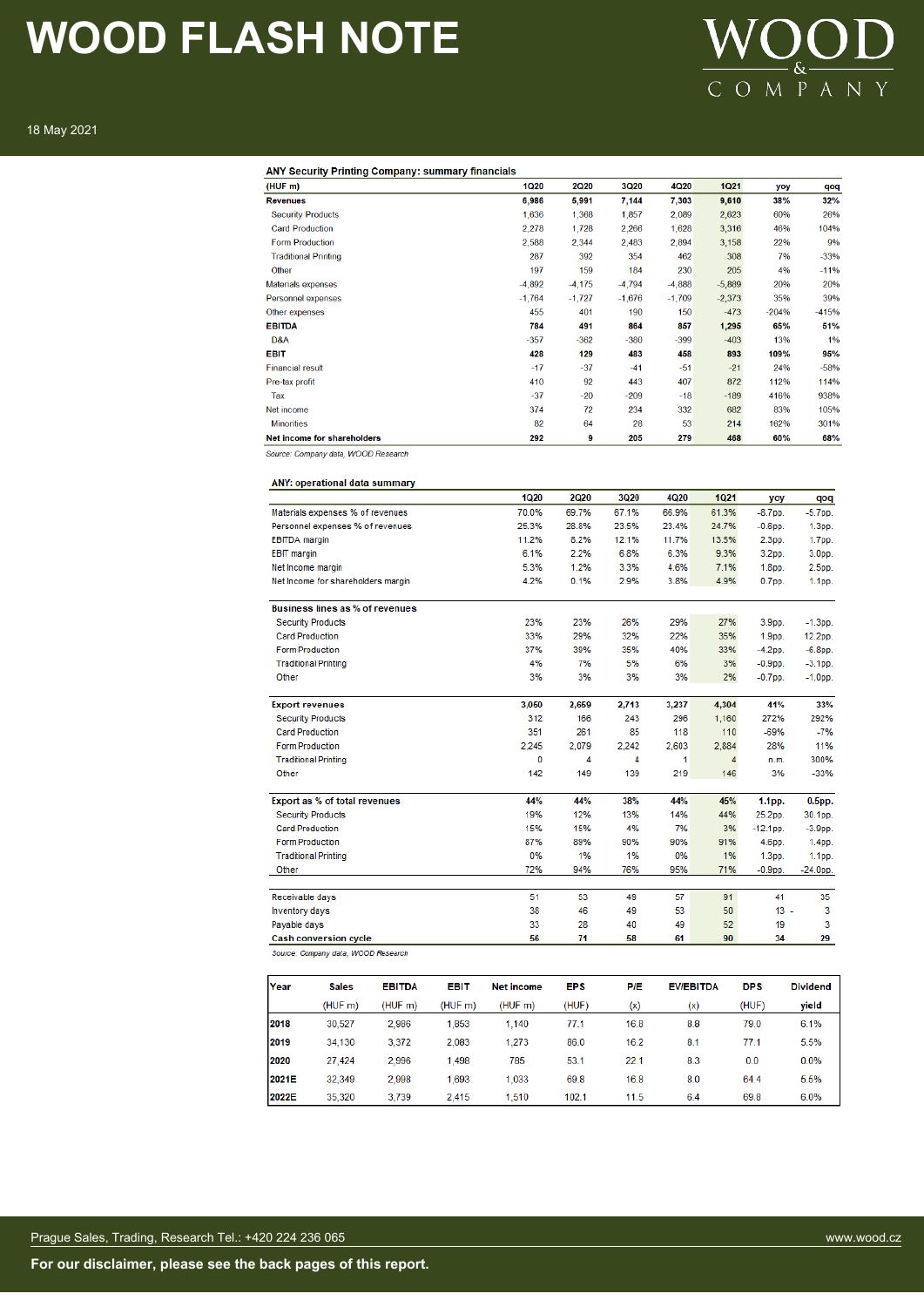

18 May 2021

#### **DISCLAIMER**

#### **Important Disclosures**

This investment research is published by WOOD & Company Financial Services, a.s. ("WOOD&Co") and/or one of its branches who are authorised and regulated by the Czech National Bank (CNB) as Home State regulator and in Poland by the Polish Financial Supervision Authority (KNF), in Slovakia by the National Bank of Slovakia (NBS), in Italy by the Companies and Stock Exchange Commisssion (CONSOB) and in the UK by the Financial Conduct Authority (FCA) as Host State regulators.

*This research/commentary was prepared by the assignment of Budapest Stock Exchange Ltd. (registered seat: 1054 Budapest, Szabadság tér 7. Platina torony I. ép. IV. emelet; company registration number: 01-10-044764, hereinafter: BSE) under the agreement which was concluded by and between BSE and WOOD & Company Financial Services, a.s. (registered seat: námstí Republiky 1079/1a, 110 00 Praha 1, Czech Republic; company registration number: 265 03 808, hereinafter: Investment Service Provider).*

BSE shall not be liable for the content of this research/commentary, especially for the accuracy and completeness of the information therein and for the forecasts and conclusions; the Service Provider shall be solely liabl *these. The Service Provider is entitled to all copyrights regarding this research/commentary however BSE is entitled to use and advertise/spread it but BSE shall not modify its content.*

This research/commentary shall not be qualified as investment advice specified in Point 9 Section 4 (2) of Act No. CXXXVIII of 2007 on Investment Firms and Commodity Dealers and on the Requlations Governing their *Activities. Furthermore, this document shall not be qualified as an offer or call to tenders for the purchase, sale or hold of the financial instrument(s) concerned by the research/commentary.*

This investment research was completed on 17/05/2021 at 22:30 CET and disseminated on 18/05//2021 at 07:45 CET.

#### WOOD&Co's rating and price target history for ANY PLC over the preceding 12-month period:

| Date       | Rating                                 | Date       | Đ.               |  |
|------------|----------------------------------------|------------|------------------|--|
| 14/12/2017 | HOLD - initiation of coverage          | 14/12/2017 | <b>HUF 1.406</b> |  |
|            |                                        | 20/12/2019 | <b>HUF 1,469</b> |  |
| 13/11/2020 | <b>BUY</b><br>' – transfer of coverage | 13/11/2020 | <b>HUF 1.424</b> |  |

The meanings of recommmendations made in WOOD&Co's investment research are as follows:

**BUY:** The stock is expected to generate total returns of over 15% during the next 12 months as measured by the price target.

**HOLD:** The stock is expected to generate total returns of 0-15% during the next 12 months as measured by the price target.

**SELL:** The stock is expected to generate a negative total return during the next 12 months as measured by the price target.

**RESTRICTED:** Financial forecasts, and/or a rating and/or a price target is restricted from disclosure owing to Compliance or other regulatory/legal considerations such as a blackout period or a conflict of interest.

**NOT RATED**: Suspension of rating after 30 consecutive weekdays where the current price vis-à-vis the price target has been out of the range dictated by the current BUY/HOLD/SELL rating.

**COVERAGE IN TRANSITION**: Due to changes in the Research team, the disclosure of a stock's rating and/or price target and/or financial information are temporarily suspended.

As of the end of the last calendar quarter, the proportion of all WOOD&Co's investment research vis-à-vis the proportion of subject companies that were investment banking clients over the previous 12 months is as follows:

|                                 | <b>BUY</b> | <b>HOLD</b>                     | <b>SELL</b> | <b>Restricted</b> | <b>NOT RATED</b> | <b>Coverage in transition</b> |
|---------------------------------|------------|---------------------------------|-------------|-------------------|------------------|-------------------------------|
| <b>Equity Research Coverage</b> | 55%        | 37%                             | <b>8%</b>   |                   | n.a.             | $\Delta$ $\Omega$             |
| <b>IB Clients</b>               | $\sim$     | $\Delta$ $\Omega$<br><b>170</b> | n.a.        | -<br>11.d.        | n.a.             | n.a.                          |

Any prices of financial instruments quoted in this investment research are taken as of the previous day's market close on the home market unless otherwise stated.

Details of the methodologies used to determine WOOD&Co's price targets and risk assessment related to the achievement of the targets are outlined throughout the most recent substantive report/note on the subject company.

It should be assumed that the risks and valuation methodology presented in daily news or flash notes, and not changing WOOD&Co's estimates or ratings, are as set out in the most recent substantive research report/note on the subject company and can be found on our website at **[https://research.wood.com](https://research.wood.com/)**.

WOOD&Co's policy is to update investment research as it deems appropriate, based on developments in the subject company, sector or market that may have a material impact on the views or opinions stated in the investment research.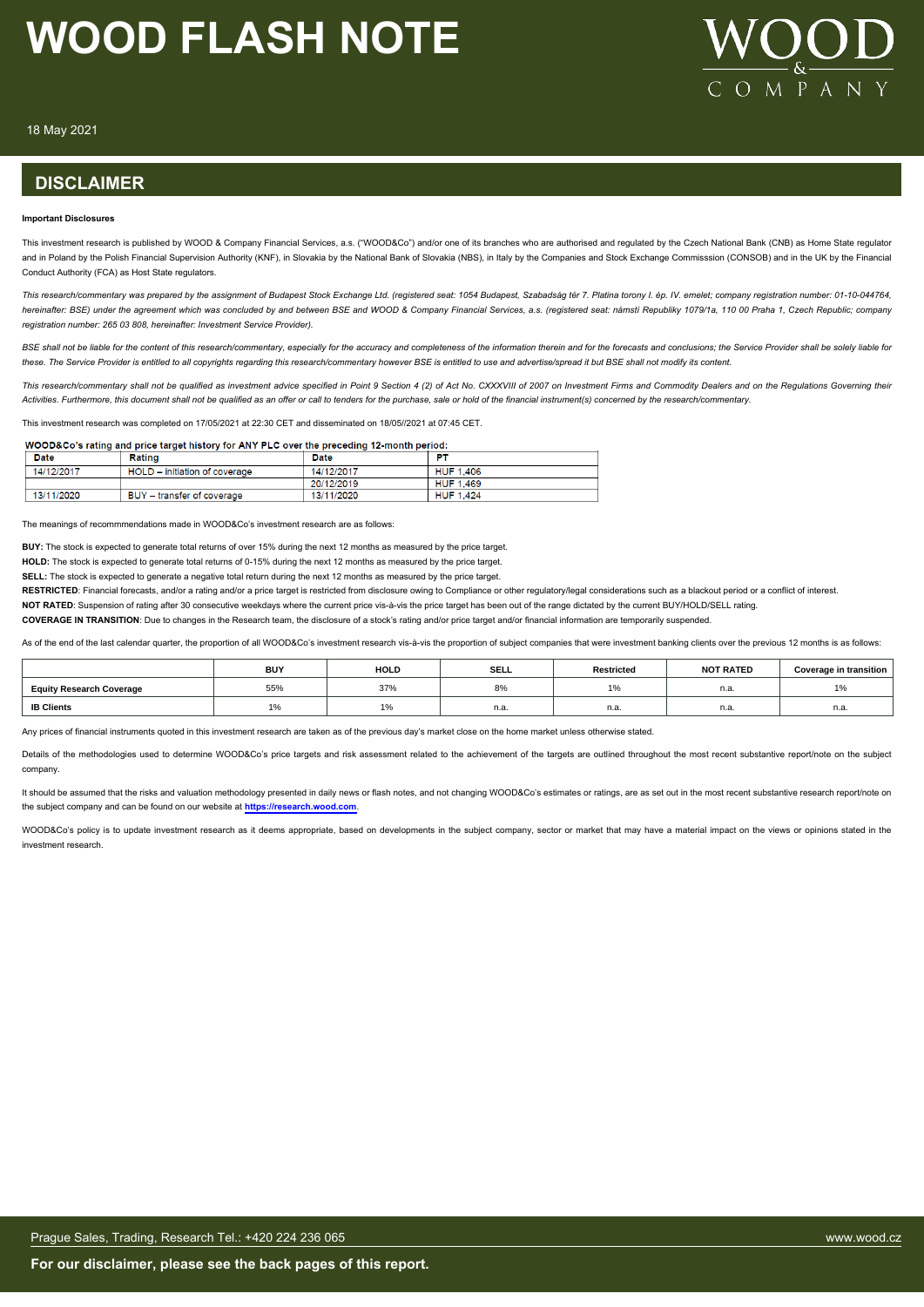# $M \stackrel{\sim}{P} A$

#### 18 May 2021

#### **WOOD Research Disclosures (as of 18 May 2021)**

| Company                                  | <b>Disclosures</b> | Company                         | <b>Disclosures</b> |
|------------------------------------------|--------------------|---------------------------------|--------------------|
| <b>Alior Bank</b>                        | 5                  | Kofola CS                       |                    |
| AmRest                                   |                    | Komercni                        | 4, 5               |
| <b>ANY Security Printing Company PLC</b> |                    | Kruk                            |                    |
| Banca Transilvania                       |                    | <b>Lotos</b>                    |                    |
| <b>Bank of Cyprus</b>                    |                    | MedLife                         |                    |
| <b>BRD</b>                               | 5                  | <b>MONETA Money Bank</b>        |                    |
| <b>Bucharest Stock Exchange</b>          |                    | O2 Czech Republic               | 1, 4, 5            |
| Santander Bank Polska                    | 5                  | <b>OMV Petrom</b>               | 3, 5               |
| ccc                                      |                    | Orange PL                       | 5                  |
| <b>CD Projekt</b>                        | 5                  | Piraeus Financial Holdings S.A. | 1, 2, 3            |
| Ceska zbrojovka Group                    | 1, 2, 3            | Pekao                           | 4, 5               |
| <b>CEZ</b>                               |                    | PGE                             |                    |
| <b>CME</b>                               |                    | <b>PGNiG</b>                    |                    |
| Dino                                     |                    | <b>Philip Morris CR</b>         |                    |
| <b>DO&amp;CO</b>                         |                    | <b>PKN Orlen</b>                |                    |
| Electrica                                |                    | PKO BP                          | 4,5                |
| <b>Erste Group Bank</b>                  | 5                  | PZU                             | 4, 5               |
| Eurobank                                 |                    | Romgaz                          | 5                  |
| Eurocash                                 | 4, 5               | Santander Bank Polska           |                    |
| Fortuna                                  |                    | Siauliu Bankas                  | 1, 2, 4            |
| Fondul Proprietatea                      | 1, 2, 3, 4, 5      | Tauron                          |                    |
| <b>Graphisoft Park</b>                   |                    | <b>TBC Bank</b>                 |                    |
| <b>ING BSK</b>                           |                    | <b>Ten Square Games</b>         |                    |
| Kazatomprom                              |                    | Transelectrica                  |                    |
| Kernel                                   |                    | Transgaz                        |                    |
| Kety                                     |                    | <b>Warsaw Stock Exchange</b>    |                    |
| <b>KGHM</b>                              | 5                  |                                 |                    |

#### **Description**

- The company currently is, or in the past 12 months was, a client of WOOD & Co or any of its affiliates for the provision of corporate finance/investment banking services.
- 2 In the past 12 months, WOOD & Co or any of its affiliates have received compensation for corporate finance/investment banking services from the company
- 3 In the past 12 months, WOOD & Co or any of its affiliates have been lead manager or co-lead manager of a publicly disclosed offer of the company's financial instruments
- In the past 12 months, WOOD & Co or any of its affiliates have acted as broker to the company
- 5 WOOD & Co or any of its affiliates are market maker(s) or liquidity provider(s) in relation to financial instruments of the company.
- 6 In the past 12 months, WOOD & Co or any of its affiliates have provided to the company any services set out in Sections A and B or Annex I to the Directive 2014/65/EU of the European Parliament and of the
- Council, other than services listed under points 1, 3, 4 or 5 above, or received compensation for such services from the company.
- 7 The authoring analyst or any individual involved in the preparation of this investment research have purchased/received shares in the company prior to a public offering of those shares; and the price at which they were acquired along with the date of acquisition are disclosed above.
- 8 The authoring analyst or any individual involved in the preparation of this investment research has a direct ownership position in securities issued by the company.
- 9 A partner, director, officer, employee or agent of WOOD & Co and its affiliates, or a member of his/her household, is an officer, or director, or serves as an advisor or board member of the company.
- 10 WOOD & Co or its affiliates hold a net long or short position exceeding the threshold of 0,5% of the total issued share capital of the company, calculated in accordance with Article3 of Regulation (EU) No 236/2012 and with Chapters III and IV of Commission Delegated Regulation (EU) No 918/2012.
- 11 The company owns more than 5% of the total issued share capital in WOOD & Co or any of its affiliates.

The authoring analysts who are responsible for the preparation of this investment research have received (or will receive) compensation based upon (among other factors) the overall profits of WOOD&Co, which includes corporate finance/investment banking, sales and trading and principal trading revenues. However, such authoring analysts have not received, and will not receive, compensation that is directly based upon or linked to one or more specific activities, or to recommendations contained in the investment research. One factor in equity research analyst compensation is arranging corporate access events/meetings between institutional clients and the management teams of covered companies (with the company management being more likely to participate when the analyst has a positive view of the company).

WOOD&Co and its affiliates may have a corporate finance/investment banking or other relationship with the company that is the subject of this investment research and may trade in any of the designated investments mentioned herein either for their own account or the accounts of their clients, in good faith or in the normal course of market making. Accordingly, WOOD&Co or their affiliates, principals or employees (other than the authoring analyst(s) who prepared this investment research) may at any time have a long or short position in any such designated investments, related designated investments or in options, futures or other derivative instruments based thereon.

WOOD&Co manages conflicts of interest arising as a result of preparation and publication of research through its use of internal databases, notifications by the relevant employees and Chinese Walls as<br>monitored by Complian monitored by Compliance. For further details, please see our website at **https://ww** 

The information contained in this investment research has been compiled by WOOD&Co from sources believed to be reliable, but (with the exception of the information about WOOD&Co) no representation or warranty, express or implied, is made by WOOD&Co, its affiliates or any other person as to its fairness, accuracy, completeness or correctness. WOOD&Co has not independently verified the facts, assumptions, and estimates contained herein. All estimates, opinions and other information contained in this investment research constitute WOOD&Co' judgement as of the date of this investment research, are subject to an explicit to th change without notice and are provided in good faith but without legal responsibility or liability.

WOOD&Co salespeople, traders, and other professionals may provide oral or written market commentary or trading strategies to our clients and our proprietary trading desk that reflect opinions that are contrary to the opinions expressed in this investment research. WOOD&Co's affiliates, proprietary trading desk and investing businesses may make investment decisions that are inconsistent with the recommendations or views expressed in this investment research.

This investment research is provided for information purposes only and does not constitute or form part of an offer or invitation or solicitation to engage in investment activity or to buy or sell any designated investments discussed herein in any jurisdiction. As a result, the designated investments discussed in this investment research may not be eligible for offer or sale in some jurisdictions. This investment research is not, and under no circumstances should be construed as, a solicitation to act as a securities broker or dealer in any jurisdiction by any person or company that is not legally permitted to carry on the business of a securities broker or dealer in that jurisdiction.

This investment research is prepared for general circulation to WOOD&Co's clients and does not have regard to the investment objectives, financial situation or particular needs of any particular person. Investors should consider this report as only a single factor in making their investment decision and obtain advice based on their own individual circumstances before making an investment decision. To the fullest extent permitted by law, none of WOOD&Co, its affiliates or any other person accepts any liability whatsoever for any direct or consequential loss arising from or in connection with the use of this investment research.

#### **For United Kingdom or EU Residents:**

This investment research is only for persons who are eligible counterparties or professional clients within the meaning of Directive 2014/65/EU of the European Parliament and of the Council of 15 May 2014 on markets in financial instruments and amending Directive 2002/92/EC and Directive 2011/61/EU and is exempt from the general restrictions in section 21 of the Financial Services and Markets Act 2000 (or any analogous legislation) on the communication of invitations or inducements to engage in investment activity on the grounds that it is being distributed in the United Kingdom only to persons of a kind described in<br>Article 19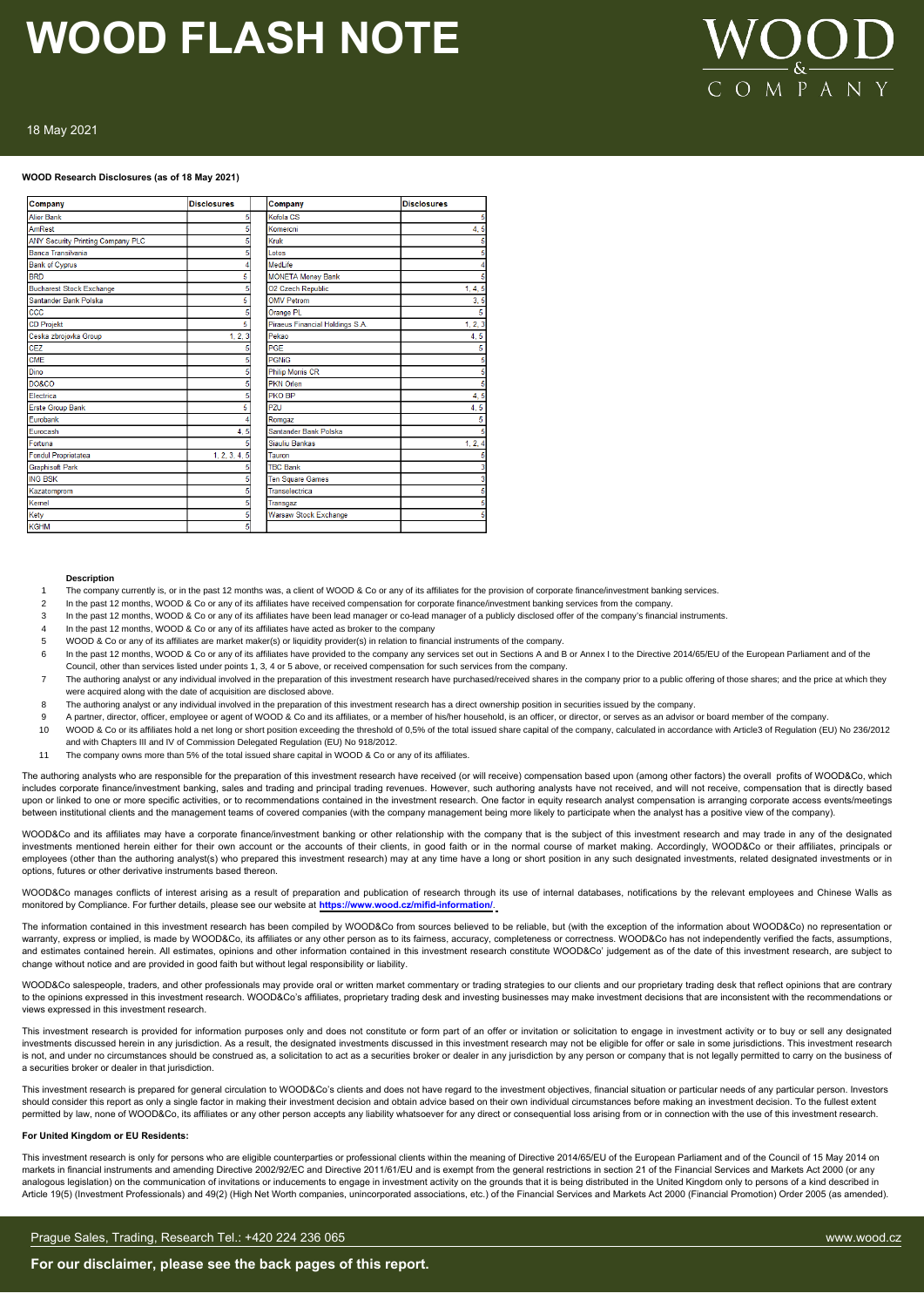

#### 18 May 2021

It is not intended to be distributed or passed on, directly or indirectly, to any other class of persons. This material is not for distribution in the United Kingdom or Europe to retail clients, as defined under the rules the Financial Conduct Authority.

#### **For United States Residents:**

This investment research distributed in the United States by WOOD&Co, and in certain instances by Brasil Plural Securities LLC ("Brasil Plural"), a U.S. registered broker dealer, only to "major U.S. institutional investors", as defined under Rule 15a-6 promulgated under the U.S. Securities Exchange Act of 1934, as amended, and as interpreted by the staff of the U.S. Securities and Exchange Commission ("SEC"). This investment research is not intended for use by any person or entity that is not a major U.S. institutional investor. If you have received a copy of this research and are not a major U.S. institutional investor, you are instructed not to read, rely on or reproduce the contents hereof, and to destroy this research or return it to WOOD&Co or to Brasil Plural. Analyst(s) preparing this report are employees of WOOD&Co who are resident outside the United States and are not associated persons or employees of any U.S. registered broker-dealer. Therefore the analyst(s) are not be subject to Rule 2711 of the Financial Industry Regulatory Authority ("FINRA") or to Regulation AC adopted by SEC which, among other things, restrict communications with a subject company, public appearances and personal trading in securities by a research analyst. Any major U.S. Institutional investor wishing to effect transactions in any securities referred to herein or options thereon should do so by contacting a representative of Brasil Plural. Brasil Plural is a broker-dealer<br>re 212-388-5613. WOOD&Co is not affiliated with Brasil Plural or any other U.S. registered broker-dealer.

The views and sentiments expressed in this investment research and any findings thereof accurately reflect the analyst's truthful views about the subject securities and or issuers discussed herein.